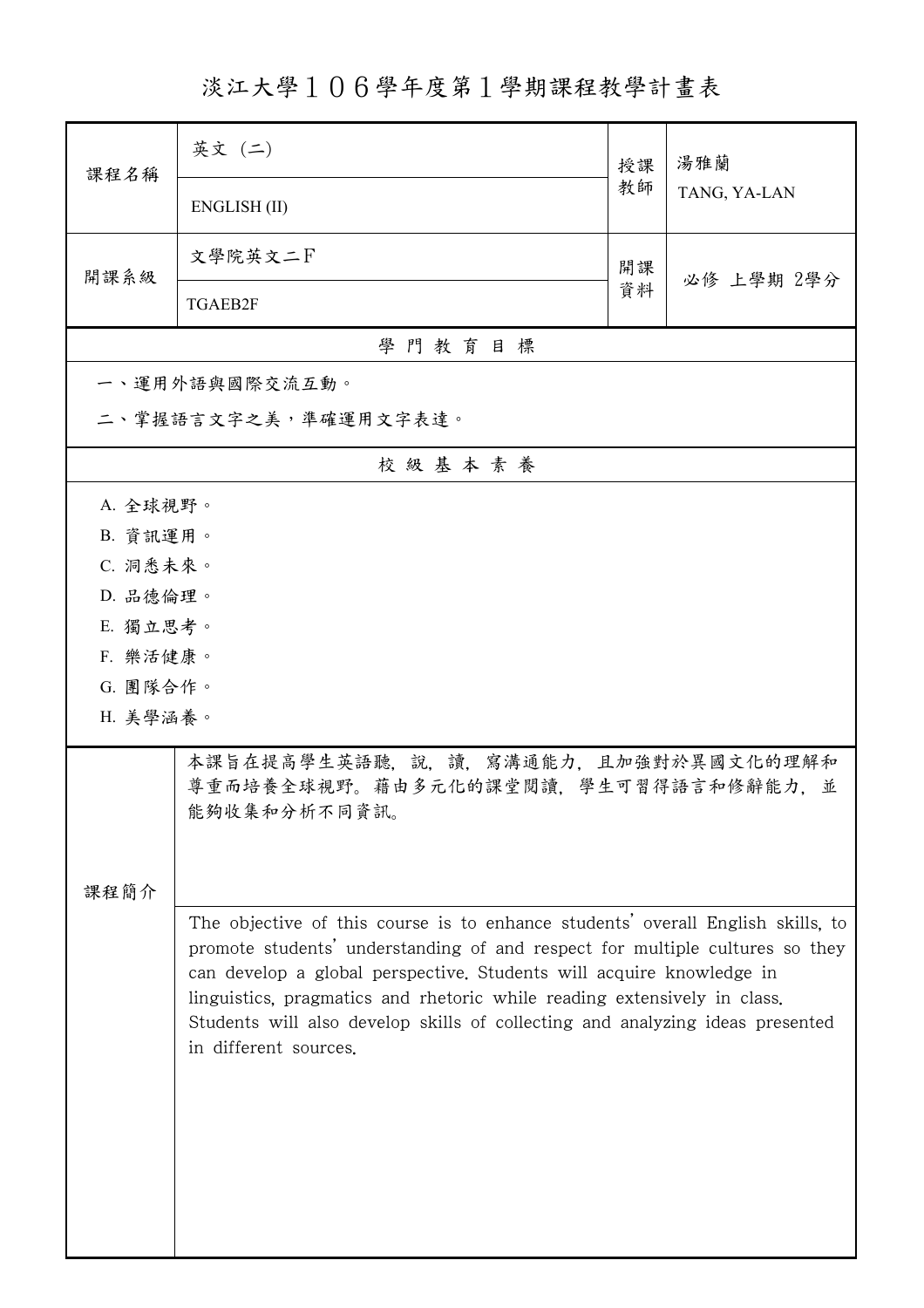本課程教學目標與目標層級、校級基本素養相關性 一、目標層級(選填): (一)「認知」(Cognitive 簡稱C)領域:C1 記憶、C2 瞭解、C3 應用、C4 分析、 C5 評鑑、C6 創造 (二)「技能」(Psychomotor 簡稱P)領域:P1 模仿、P2 機械反應、P3 獨立操作、 P4 聯結操作、P5 自動化、P6 創作 (三)「情意」(Affective 簡稱A)領域:A1 接受、A2 反應、A3 重視、A4 組織、 A5 內化、A6 實踐 二、教學目標與「目標層級」、「校級基本素養」之相關性:

 (一)請先將課程教學目標分別對應前述之「認知」、「技能」與「情意」的各目標層級, 惟單項教學目標僅能對應C、P、A其中一項。

 (二)若對應「目標層級」有1~6之多項時,僅填列最高層級即可(例如:認知「目標層級」 對應為C3、C5、C6項時,只需填列C6即可,技能與情意目標層級亦同)。

 (三)再依據所訂各項教學目標分別對應其「校級基本素養」。單項教學目標若對應 「校級基本素養」有多項時,則可填列多項「校級基本素養」。 (例如:「校級基本素養」可對應A、AD、BEF時,則均填列。)

| 序              |                                                                          |                                                        |                                                                                                                                                                                                                                                                                                                     | 相關性            |                                                           |  |  |
|----------------|--------------------------------------------------------------------------|--------------------------------------------------------|---------------------------------------------------------------------------------------------------------------------------------------------------------------------------------------------------------------------------------------------------------------------------------------------------------------------|----------------|-----------------------------------------------------------|--|--|
| 號              |                                                                          | 教學目標(中文)                                               | 教學目標(英文)                                                                                                                                                                                                                                                                                                            | 目標層級           | 校級基本素養                                                    |  |  |
| $\mathbf{1}$   | 問題或說出感想。<br>字。                                                           | 1.運用英語自我介紹、對話,提出<br>2.書寫文法正確的英文句子。<br>3.理解英文文章的大意、組織與用 | 1. To help students use<br>English to introduce<br>themselves, carry out a<br>conversation, raise questions,<br>or express opinions.<br>2.To teach how to write<br>grammatically correct<br>sentences in English.<br>3.To help students understand<br>the main idea, organization,<br>and diction of English texts. | C <sub>4</sub> | AH                                                        |  |  |
|                | 教學目標之教學方法與評量方法                                                           |                                                        |                                                                                                                                                                                                                                                                                                                     |                |                                                           |  |  |
| 序<br>號         | 教學目標                                                                     |                                                        | 教學方法                                                                                                                                                                                                                                                                                                                | 評量方法           |                                                           |  |  |
| $\mathbf{1}$   | 1.運用英語自我介紹、對話、提出<br>問題或說出感想。<br>2.書寫文法正確的英文句子。<br>3.理解英文文章的大意、組織與用<br>字。 |                                                        | 講述、討論、賞析                                                                                                                                                                                                                                                                                                            |                | 紙筆測驗、上課表現                                                 |  |  |
| 授課進度表          |                                                                          |                                                        |                                                                                                                                                                                                                                                                                                                     |                |                                                           |  |  |
| 週<br>欤         | 日期起訖                                                                     |                                                        | 內 容 (Subject/Topics)                                                                                                                                                                                                                                                                                                |                | 備註                                                        |  |  |
| $\mathbf{1}$   | $106/09/18$ ~<br>106/09/24                                               | Orientation                                            |                                                                                                                                                                                                                                                                                                                     |                |                                                           |  |  |
| $\overline{2}$ | $106/09/25$ ~<br>106/10/01                                               | Unit 1                                                 |                                                                                                                                                                                                                                                                                                                     |                |                                                           |  |  |
| $\overline{3}$ | $106/10/02$ ~<br>106/10/08                                               | Unit 1 (Continued)                                     |                                                                                                                                                                                                                                                                                                                     |                | 10/04 (三) 中秋節<br>Oct. 4. Mid-Autumn<br>Festival, No Class |  |  |
|                |                                                                          |                                                        |                                                                                                                                                                                                                                                                                                                     |                |                                                           |  |  |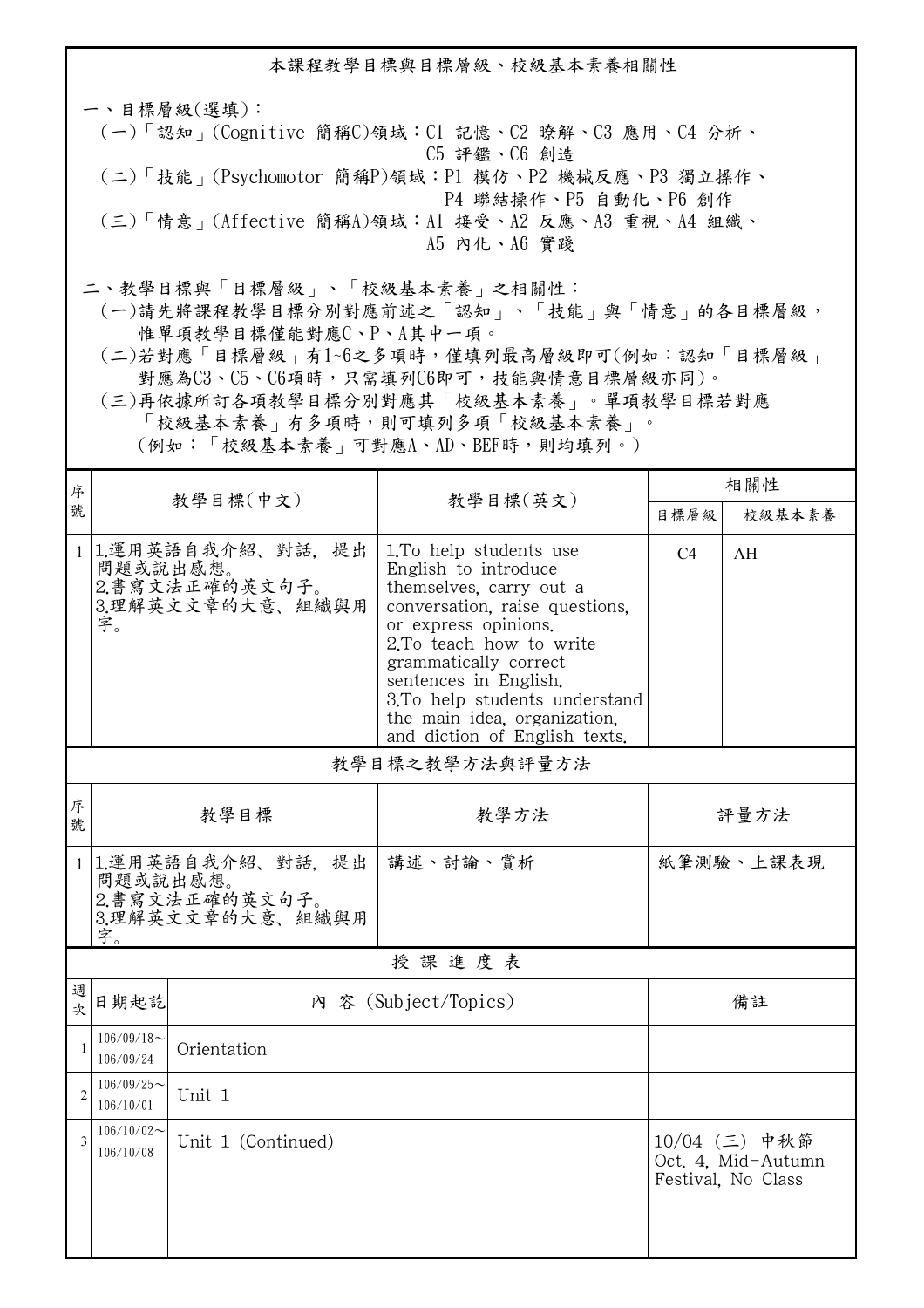| 4              | $106/10/09$ ~<br>106/10/15    | Unit 2                                                                                                                                                                                                                                                                                   | $10/09$ (一) 調整放<br>假;10/10 (二) 國慶<br>Oct. 9,<br>紀念日<br>Extended Holiday, No<br>Class Oct. 10, Double<br>Tenth Day, No Class |  |
|----------------|-------------------------------|------------------------------------------------------------------------------------------------------------------------------------------------------------------------------------------------------------------------------------------------------------------------------------------|-----------------------------------------------------------------------------------------------------------------------------|--|
| 5              | $106/10/16$ ~<br>106/10/22    | Unit 2 (Continued)                                                                                                                                                                                                                                                                       |                                                                                                                             |  |
| 6              | $106/10/23$ ~<br>106/10/29    | Unit 2 (Continued)                                                                                                                                                                                                                                                                       |                                                                                                                             |  |
| $\overline{7}$ | $106/10/30$ ~<br>106/11/05    | Unit 3                                                                                                                                                                                                                                                                                   |                                                                                                                             |  |
| 8              | $106/11/06 \sim$<br>106/11/12 | Unit 3 (Continued)                                                                                                                                                                                                                                                                       |                                                                                                                             |  |
| 9              | $106/11/13$ ~<br>106/11/19    | Unit 3 (Continued)                                                                                                                                                                                                                                                                       |                                                                                                                             |  |
| 10             | $106/11/20$ ~<br>106/11/26    | 期中考試週                                                                                                                                                                                                                                                                                    |                                                                                                                             |  |
| 11             | $106/11/27$ ~<br>106/12/03    | Unit 4                                                                                                                                                                                                                                                                                   |                                                                                                                             |  |
| 12             | $106/12/04$ ~<br>106/12/10    | Unit 4 (Continued)                                                                                                                                                                                                                                                                       |                                                                                                                             |  |
| 13             | $106/12/11$ ~<br>106/12/17    | Unit 4 (Continued)                                                                                                                                                                                                                                                                       |                                                                                                                             |  |
| 14             | $106/12/18$ ~<br>106/12/24    | Unit 5                                                                                                                                                                                                                                                                                   |                                                                                                                             |  |
| 15             | $106/12/25$ ~<br>106/12/31    | Unit 5 (Continued)                                                                                                                                                                                                                                                                       |                                                                                                                             |  |
| 16             | $107/01/01$ ~<br>107/01/07    | Unit 5 (Continued)                                                                                                                                                                                                                                                                       | $01/01$ (一) 開國紀念<br>日 Jan. 1. New Year's<br>Day, No Class                                                                   |  |
| 17             | $107/01/08$ ~<br>107/01/14    | Review                                                                                                                                                                                                                                                                                   |                                                                                                                             |  |
| 18             | $107/01/15$ ~<br>107/01/21    | 期末考試週                                                                                                                                                                                                                                                                                    |                                                                                                                             |  |
| 修課應<br>注意事項    |                               | 依據淡江大學學則第六章第三十八條規定:學生經核准請假而缺席者為缺課,未<br>經請假或請假未准而缺席者為曠課、缺課及曠課之處理規定如下:<br>一、曠課一小時,作缺課二小時論。<br>二、學生對某一科目之缺課總時數達該科全學期授課時數三分之一,經該科教師<br>通知教務處時即不准參加該科目之考試,該科目學期成績以零分計算。<br>學生因懷孕、分娩或撫育三歲以下子女,經核准之請假,致缺課總時數達該<br>三、<br>科全學期或所修學分授課時數三分之一以上者,不受前二款之規定限制。並得視<br>科目性質以補考或其他補救措施彈性處理,補考成績並按實際成績計算。 |                                                                                                                             |  |
| 教學設備<br>電腦、投影機 |                               |                                                                                                                                                                                                                                                                                          |                                                                                                                             |  |
| 教材課本           |                               | Reading for the Real World 3, 3rd Edition by Barbara Graber, Peggy<br>Babcock, Kayang Gagiano, and Michael Kane                                                                                                                                                                          |                                                                                                                             |  |
|                | 參考書籍                          |                                                                                                                                                                                                                                                                                          |                                                                                                                             |  |
|                |                               |                                                                                                                                                                                                                                                                                          |                                                                                                                             |  |